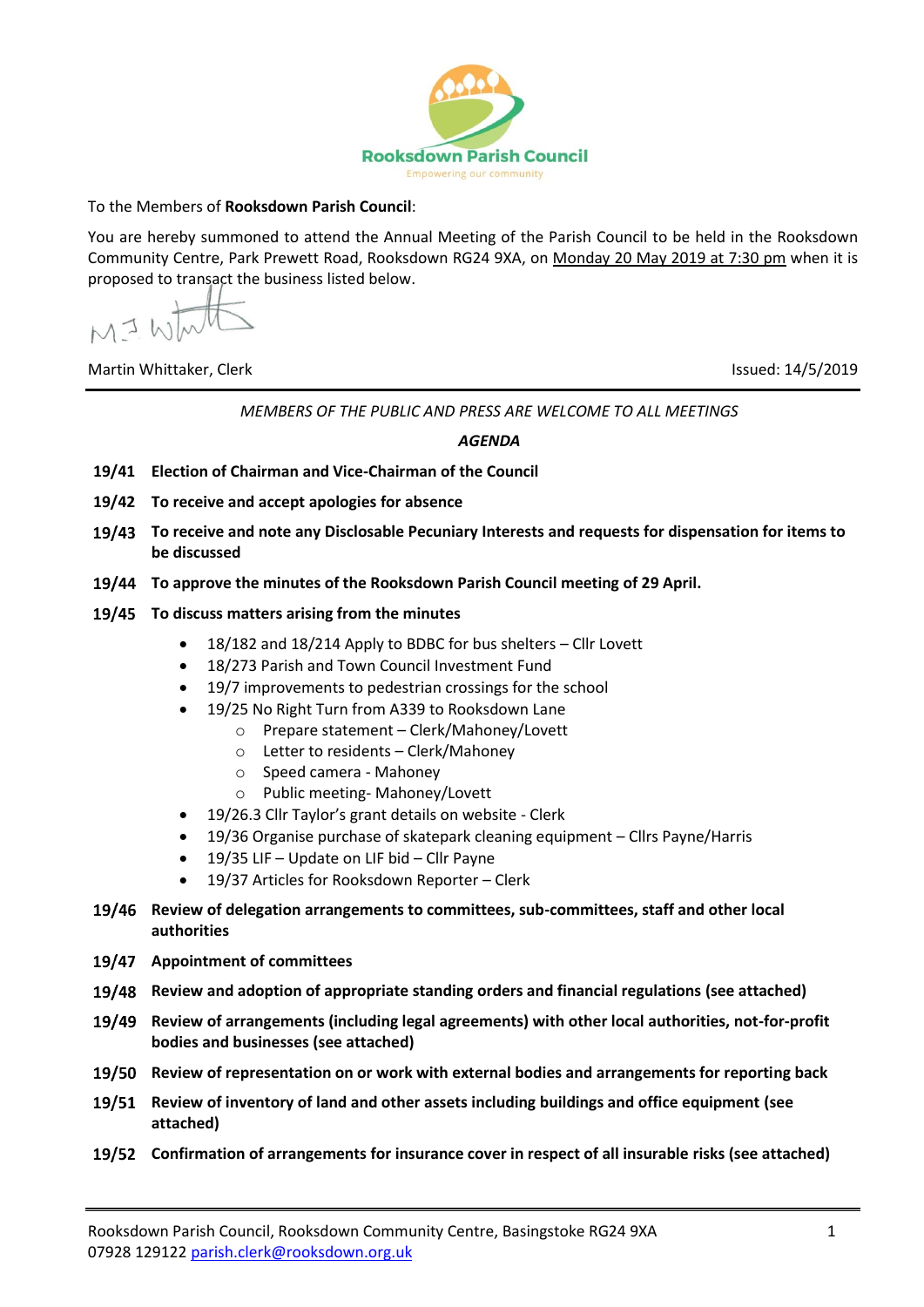- **Review of the Council's and/or staff subscriptions to other bodies**
- **Review of the Council's Policies and Procedures (see attached)**
- **Review of the Council's expenditure incurred under s.137 of the Local Government Act 1972 or the general power of competence**
- **Determining the time and place of ordinary meetings of the Council up to and including the next annual meeting of the Council. Suggested dates are:**

June 24 July 22 September 23 October 21 November 25 January 22 February 24 March 23 April 27 May 18

- **To invite members of the public to address the meeting (up to 15 minutes in total)**
- **To receive reports from:** 
	- Chairman of Rooksdown Parish Council
	- Clerk to the Parish Council
	- County Councillor
	- Borough Councillor
	- Rooksdown Community Association
	- PCSO
- **Confirmation of payments to be made during the year without further authorisation under clause 5.6 of the Financial Regulations:**
	- Clerks salary
	- PAYE
	- Phone
	- Office rent
	- Hall hire
- **To agree**
- **To approve payments**
- **To note current bank reconciliations and approve/sign annual bank reconciliations (see attached)**
- **To note the Internal Report and take appropriate actions (see attached)**
- **To approve and sign Annual Governance and Accountability Return 2018/19 (see attached)**
- **To appoint Full Signatories for the bank accounts**
- **To receive update on the allotments – Clerk**
- **Planning applications**
	- 1. **Applications not on the agenda**
- **To discuss policy to cover applications for planning permission for the conversion of garages in Rooksdown – Cllr Payne**
- **19/69** Review of Annual Parish Meeting